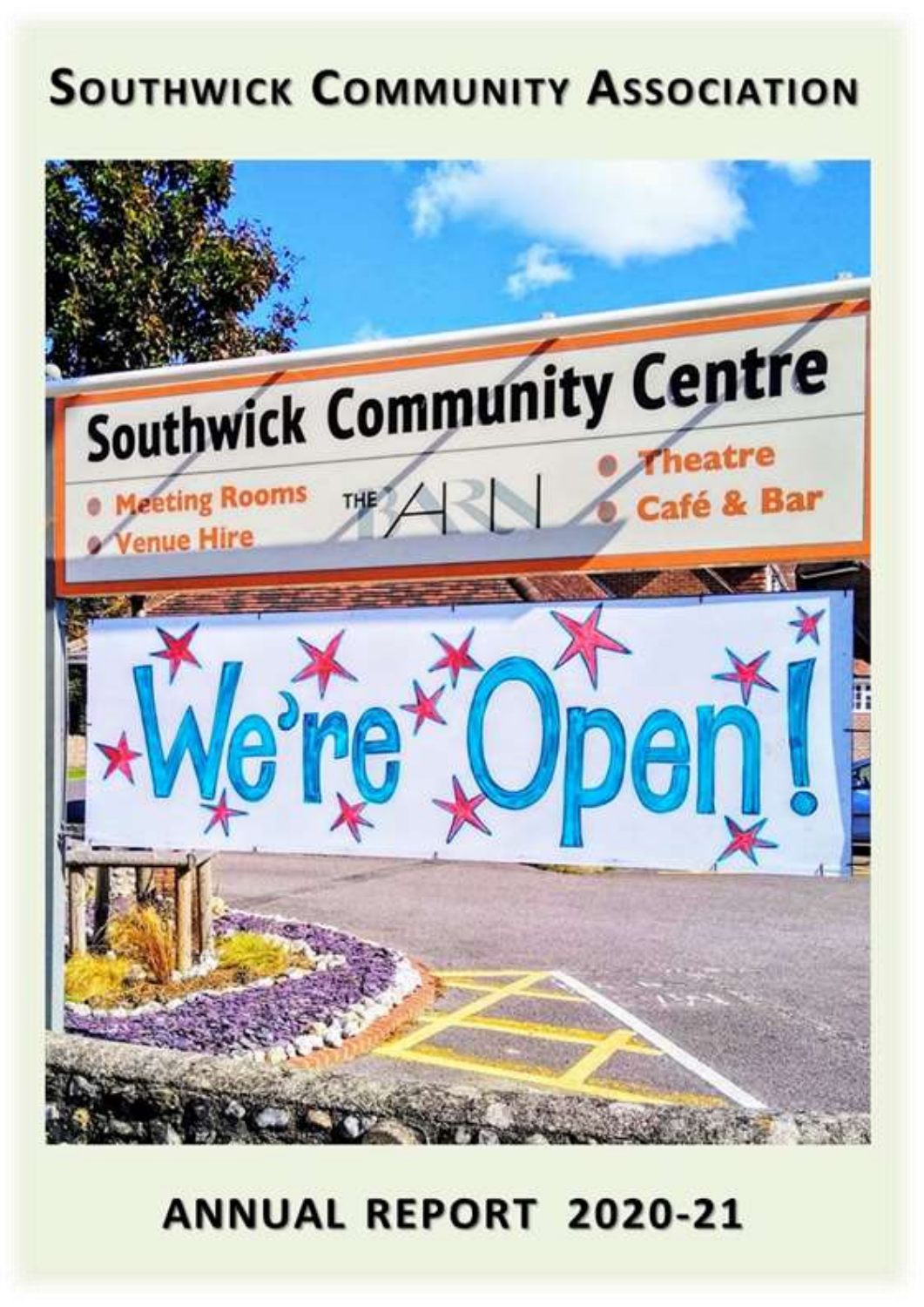*Front cover illustration:* **Some brief cheer between lockdowns** *!* (August 2020)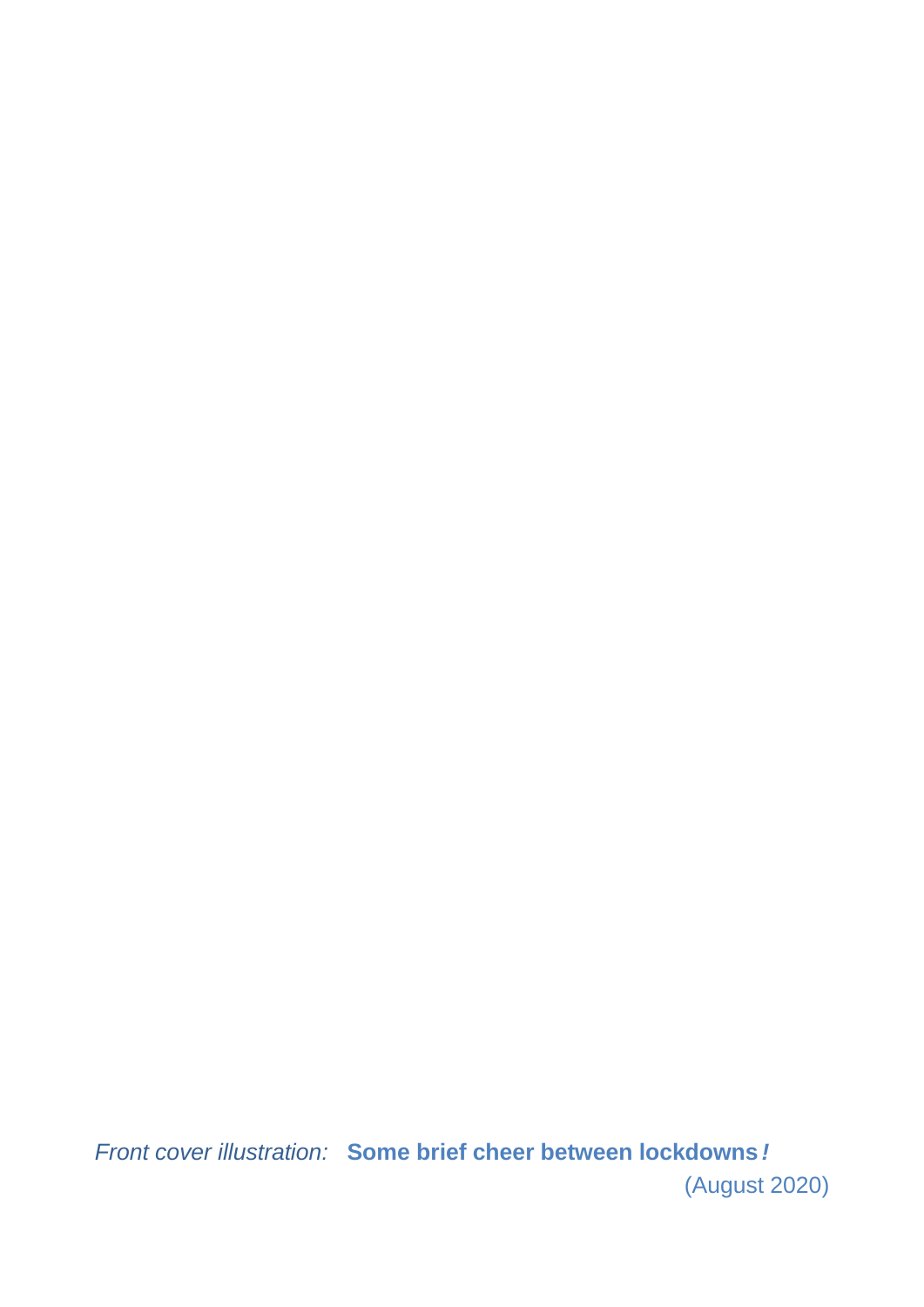## *Southwick Community Association*

### **ANNUAL REPORT 2020-21**

#### **BOARD OF TRUSTEES** 2020-21

| President                 | <b>Maxine Coomber</b>                      |                       |
|---------------------------|--------------------------------------------|-----------------------|
| <i>Vice-President</i>     | Michael Coomber                            |                       |
| Chairman                  | Malcolm Gough                              |                       |
| Vice-Chairman             | David Comber                               |                       |
| <b>Honorary Secretary</b> | <b>Tony Brownings</b>                      |                       |
| <b>Hon Treasurer</b>      | Bob Ryder                                  |                       |
| <b>Board Members</b>      | Simon Armes                                | <b>Maureen Cripps</b> |
|                           | <b>Philip Evans</b>                        | <b>Yvonne Fair</b>    |
|                           | John Garland                               | Roger Needham         |
|                           | Ray Richards                               | <b>Philip Simons</b>  |
|                           | Angus Dunn (Adur District Council)         |                       |
|                           | David Simmons (West Sussex County Council) |                       |
|                           | Martin Oakley (co-opted)                   |                       |

#### **MEMBERS OF STAFF** 2020-21

| <b>Office Manager</b><br>Administrator | <b>Sharon Watts</b><br>Carol Comber (to Dec 2020) Kate Armes                                      |  |
|----------------------------------------|---------------------------------------------------------------------------------------------------|--|
| <b>Premises</b> Manager                | Adrian Kenward                                                                                    |  |
| <b>Caretaking Team</b>                 | Bill Clements, Malcolm Woodhams,<br>John Derby, Stuart Fogden,<br>Rod Nash, Terry McKanna-Maulkin |  |
| <b>Café</b> Manager                    | Rebecca Goffin (to Dec 2020)                                                                      |  |
| Café Cook                              | Kim Drew                                                                                          |  |
| Café Assistant                         | Etsuko Morita                                                                                     |  |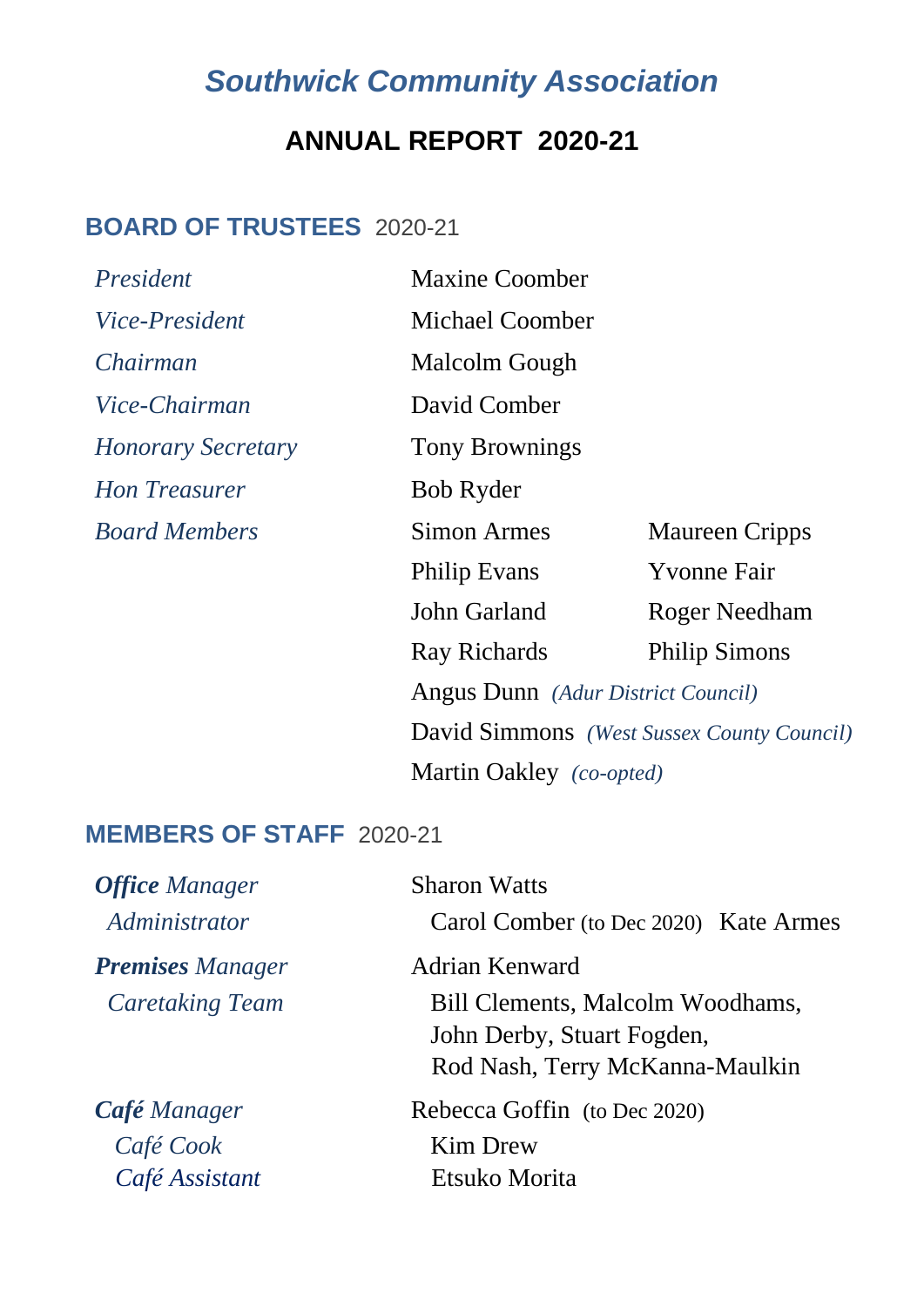## **A HUGELY CHALLENGING YEAR**

- This Annual Report has been produced in the exceptional circumstances of the Covid pandemic, which throughout 2020-21 caused massive disruption to the normal business of the Community Centre.
	- It's a much shorter report than usual, because our usual activities were severely limited by the impact of the pandemic on everyday life.

## **Summary**

Even at the very start of the financial year, in April 2020, it was clear that the Association would be facing a major threat to its existence. At that point the Community Centre was already effectively closed for business and most of its usual operating income had dried up. All the early indications were that the crisis would be long-running. And indeed, that has turned out to be the case.

By the end of March 2020 we had set up emergency arrangements for managing the crisis facing the Community Centre. The four honorary officers holding 'executive' roles (the Chairman, Vice-Chairman, Secretary and Treasurer) were delegated to take the urgent actions that would be needed in the emergency. But new reporting and approval procedures were also put in place, so that the Board of Trustees remained well informed throughout the crisis, and were properly involved in the management of the Association's affairs.

Many of the emergency actions involved staffing matters. More than half the costs of operating the Community Centre are staffing costs (over many years, these have been in the range of 55-60% of our total operating costs). Potentially, the closure of the Centre could have quickly led to job losses across much of our workforce.

However, the quick intervention of a government "job retention" support scheme was extremely helpful. The "furlough grant" scheme enabled the Association to keep most of our experienced staff on the payroll, which meant there would be a better chance of rebuilding the work of the Community Centre once we were finally in a position to re-open to the public. We were concerned that the initial time-span of the scheme would be too short to achieve that benefit, but the two extensions subsequently made to the scheme raised our confidence.

From the outset of the crisis, we were able to salvage a small proportion of our income - from 'rental' uses of the Centre - such as users' storage spaces, community theatre workshops and office spaces. And we were gradually able to allow certain educational activities (such as pre-school education) from mid-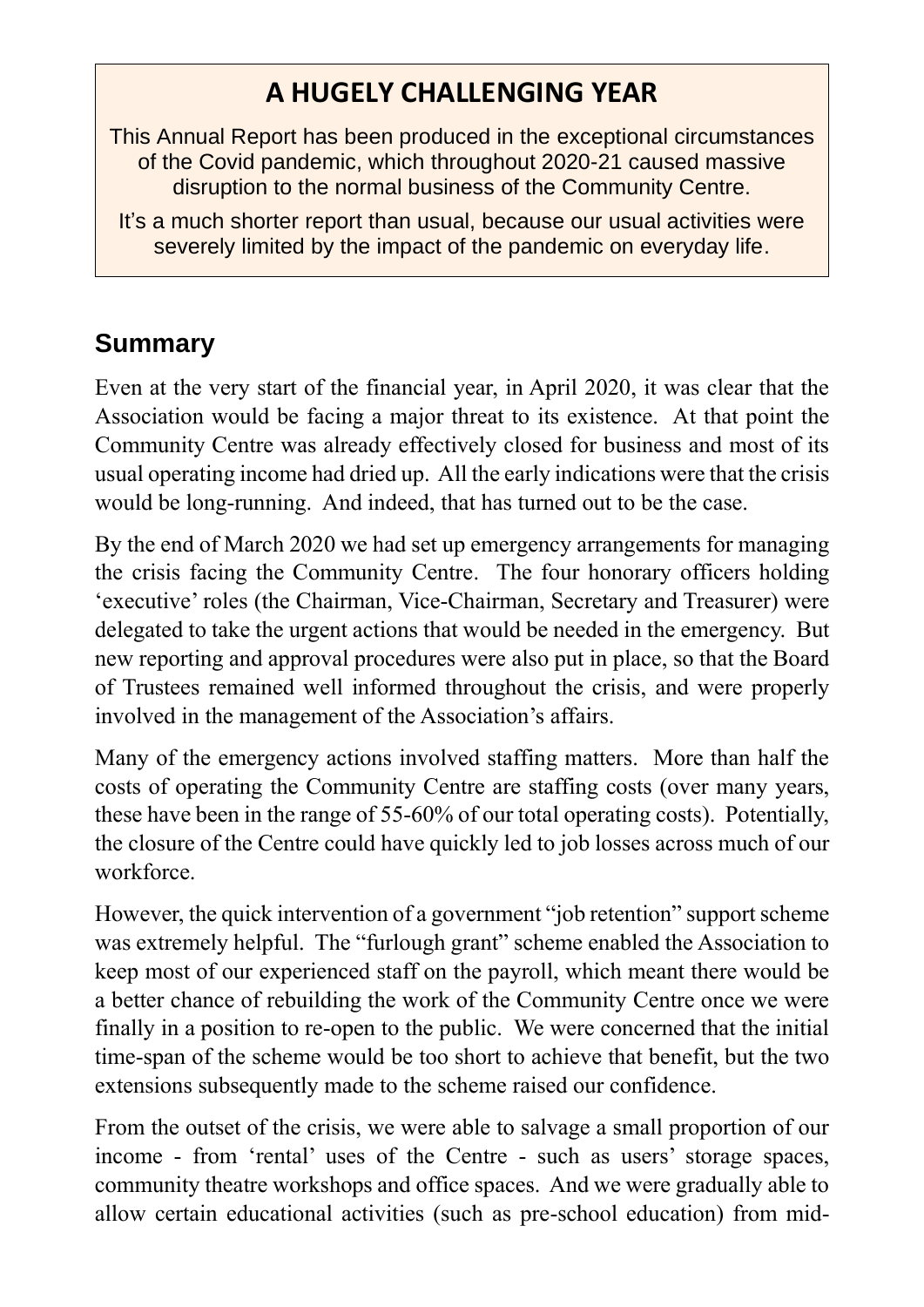2020, as some national relaxations were introduced. But at several points after that, we were very frustrated that the "stop-go" nature of government controls made it almost impossible to plan for a steady resumption of our services. It also affected the public's ability and confidence to make use of our facilities.

By the end of the financial year (in March 2021, and while things were still effectively in "lockdown") the situation remained bleak. But the Trustees were able to feel more positive that the Association had survived the worst of the threat, and that we could start preparing to rebuild the life of the Community Centre - once we were allowed the opportunity to resume.

Among other things, the challenge ahead is to rebuild levels of activity to where they were before the onset of the pandemic. It is a very formidable challenge.

### **Financial overview, 2020-21**

#### **OPERATING FUND** *(for the day-to-day running of the Community Centre)*

The result was a deficit of £9,000 for the year. This was a decline of £40,000 from the previous financial year, when we made a surplus of £31,000.

- **Income** (at £120,000) fell by £104,000 from the previous year (down 46%).

Our usual primary income stream, from the hire of our facilities and sales from our café, dropped by 80%.

Crucially, however, we received government emergency grants of £76,000. Without that exceptional grant support our income would have been just £44,000 - and our operating deficit would have been £85,000.

- **Expenditure** on running costs (at £129,000) was £63,000 lower than the previous year (down 33%).

The waiver of business rates for the year  $(f5,000)$  was helpful. But the main factor in our reduced costs was of course the greatly reduced day-to-day activity at the Centre during the year.

#### **DEVELOPMENT FUND** *(for improvements to our facilities and equipment)*

We received only £2,000 in income during the year, compared with £67,000 in the previous year. Nearly all of this  $£2,000$  was from donations kindly made by affiliated groups, in lieu of membership fees (which we waived for the year).

It was impossible to hold our usual big fundraising events (principally the annual Beer Festival and Christmas Fair) under the Covid restrictions in force.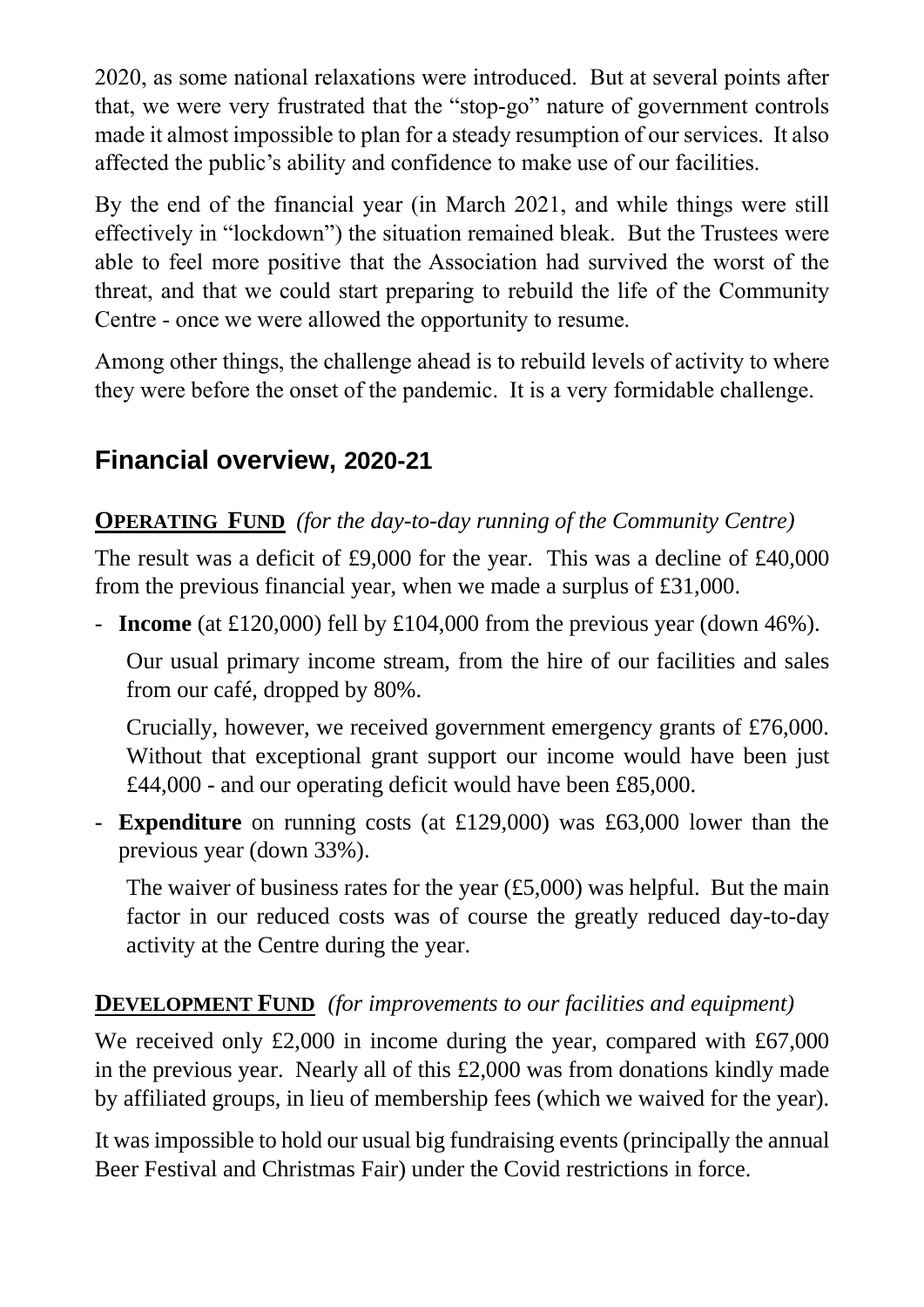**CAPITAL EXPENDITURE** for the year was relatively low, at £25,000.

This was confined to essential repairs and replacements to the fabric of the buildings, the fittings and the equipment. More than 90% of the expenditure was for surface drainage works, renewal of electrical circuits and replacement of flooring.

Not surprisingly, our **overall financial position** worsened over the year, with a fall of £32,000 in our net current assets.

However, without the benefit of government support (the grants in respect of "furlough pay" and "business closure") these assets would have fallen by more than £100,000.

#### **Thanking our staff, our volunteers and our members**

Our report up to this point has been about the Community Centre as an organisation and as a place. An organisation that many people have long been accustomed to supporting, and a place they been used to enjoying.

And this year was a challenge to the Centre, for sure. But in the *bigger* picture, this was a year that severely challenged people and communities themselves. The pandemic - and the restrictions on social contact - placed enormous pressures on the personal lives of so many people.

So, in concluding this short report, we'd like to give our sincere thanks to everyone who has played a part in keeping the Community Centre on its feet during this very difficult time, even in the face of the many other pressures on them personally.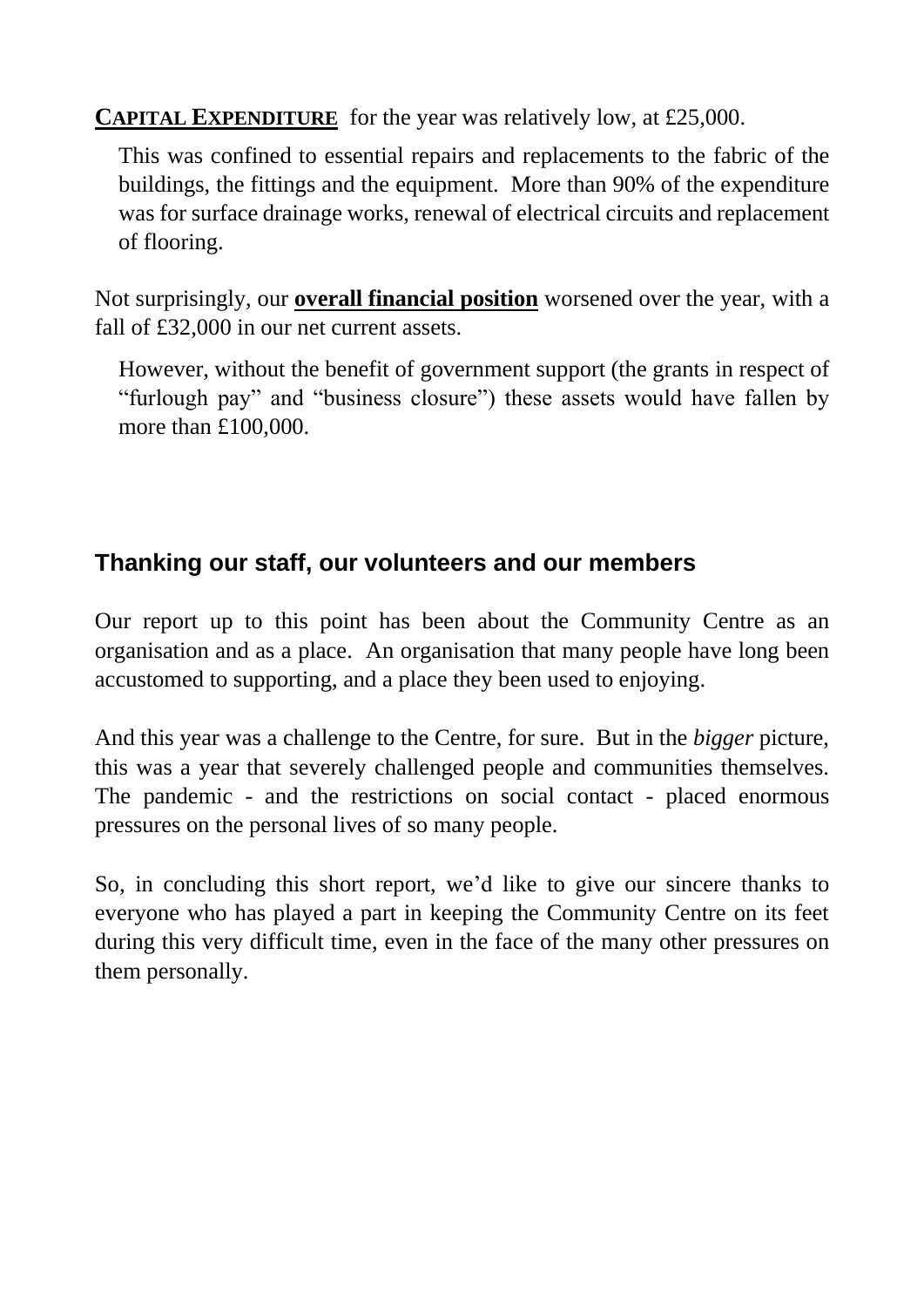



*Some essential work:* repair and reflooring in the Community Centre